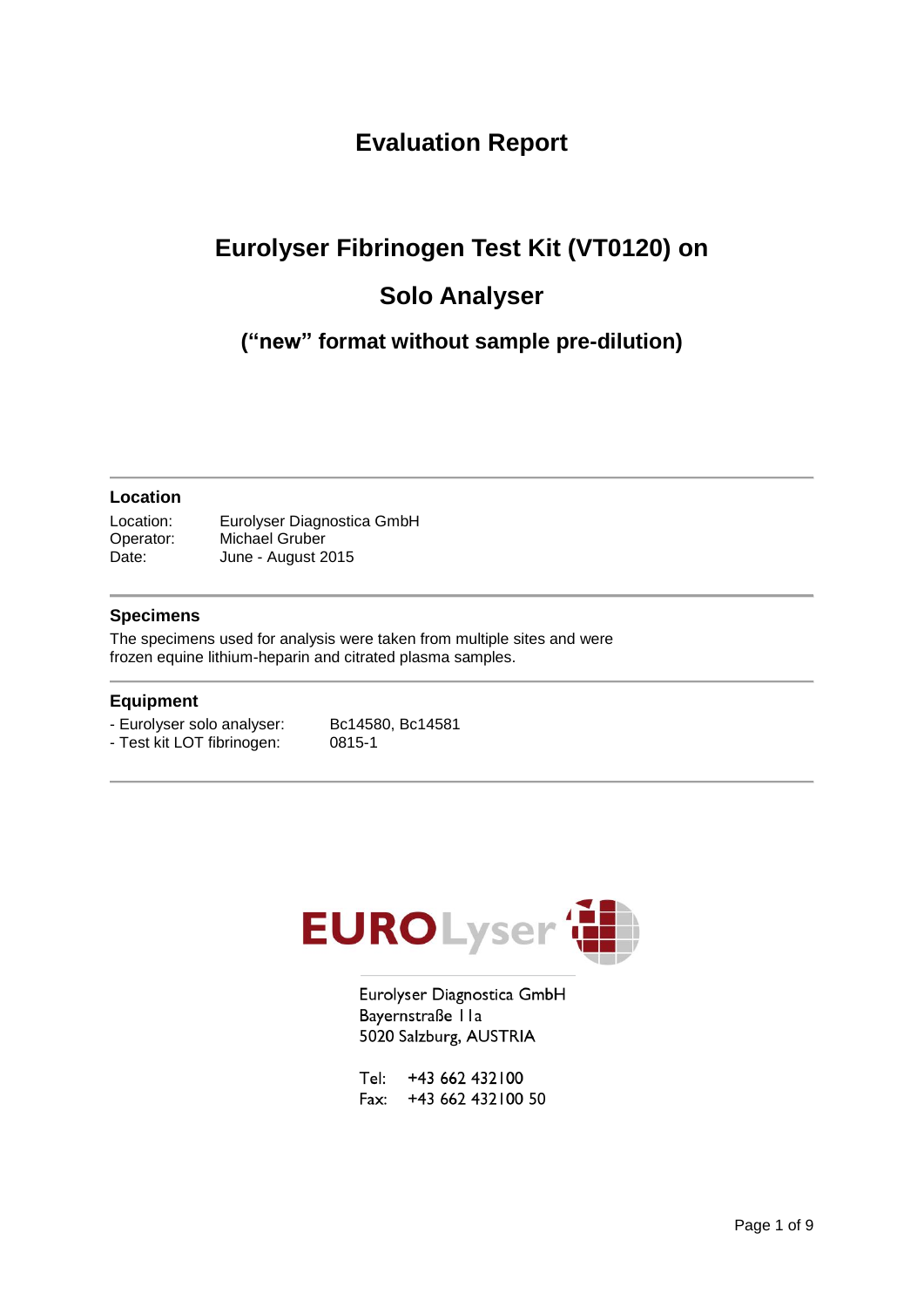### **1. Introduction and scope**

The Eurolyser solo fibrinogen assay was modified in order to reduce the pre-dilution step (sample predilution)

For this reason the antibody concentration within the R2 cap was increased to make sure that there is no prozone effect at least up to sample concentrations of 800 mg/dl.

### **2. Comparison Studies**

The comparison study is based on the correlation between the results of the Eurolyser fibrinogen assay and the COBAS8000 c701 with fibrinogen reagent from DAKO: (article codes Q012205 + S200630 + S200530 buffer/antibody/calibrator)

The COBAS 8000 Analyzer was calibrated with a 5 point calibration against 0.9% NaCL and the DAKO fibrinogen calibrator.

The solo fibrinogen assay was calibrated against a commercial available "human" fibrinogen standard with a concentration of 440 mg/dl. To set a higher calibration point the sample amount of the calibrator was doubled and so the linearity range of the calibration was extrapolated up to 880 mg/dl.

19 patient samples (lithium-heparin plasma and citrated plasma), have been tested.

The acceptance criteria for this comparison study is a coefficient of determination **R² > 0.85** obtained from linear regression between the Eurolyser solo fibrinogen and DAKO fibrinogen. Target slope (regression fit) in a range of 0.80 - 1.20.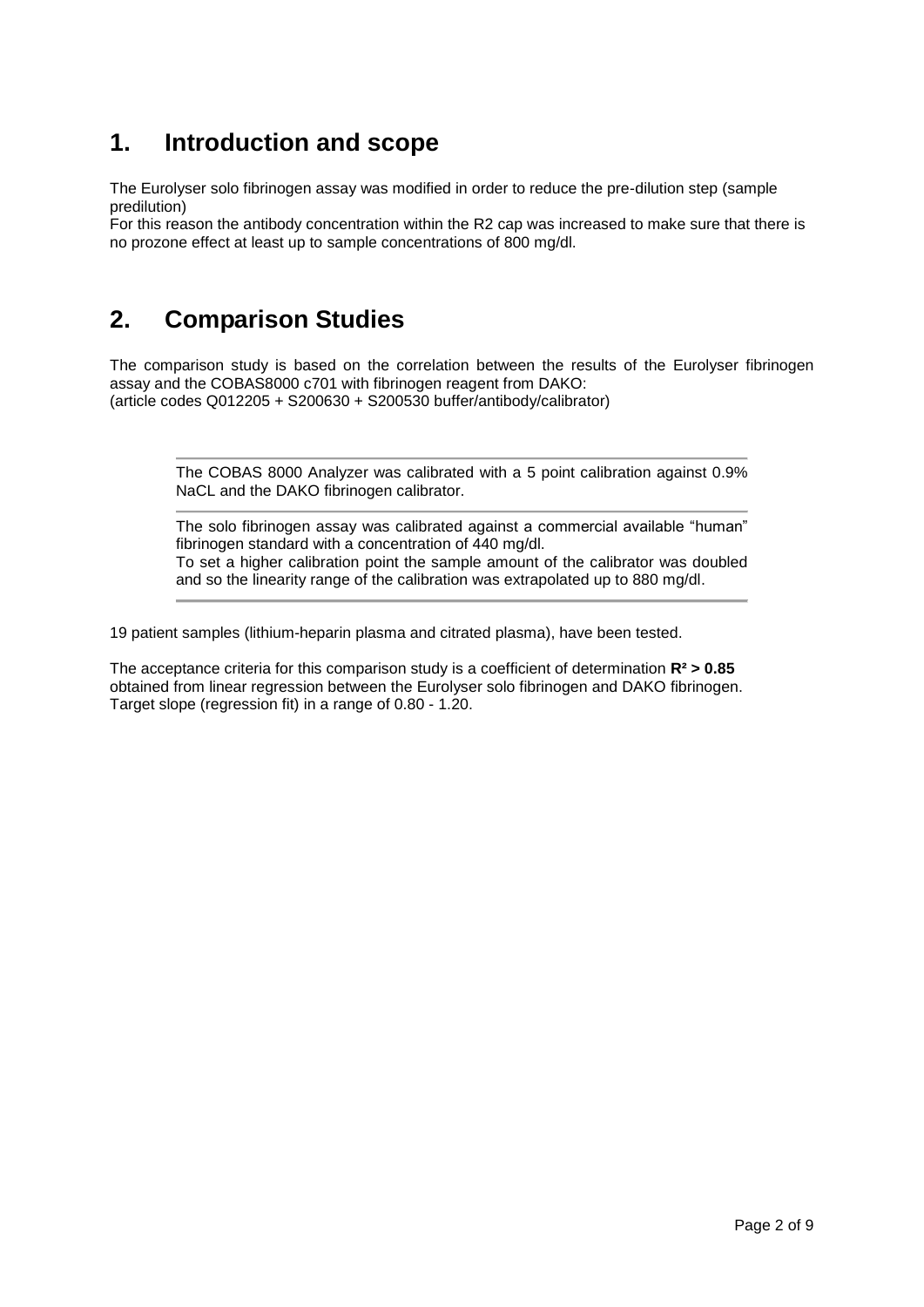|                |                 |                    | <b>DAKO fibrinogen</b><br>$(150-330$ mg/dl) | <b>FIB Eurolyser</b><br>$(150-330$ mg/dl) |                       |
|----------------|-----------------|--------------------|---------------------------------------------|-------------------------------------------|-----------------------|
| No.            | Sample type     | <b>Finding No.</b> | <b>Species</b>                              | <b>COBAS DAKO</b>                         | <b>EUROLYSER solo</b> |
| $\mathbf{1}$   | Lithium-heparin | 1506S43044         | Horse                                       | $119$ mg/dl                               | 99 mg/dl              |
| $\overline{2}$ | Lithium-heparin | 1506S43045         | Horse                                       | 137 mg/dl                                 | 144 mg/dl             |
| 3              | Citrated plasma | 1506S43046         | Horse                                       | 136 mg/dl                                 | 129 mg/dl             |
| 4              | Citrated plasma | 1506S43053         | Horse                                       | 193 mg/dl                                 | 226 mg/dl             |
| 5              | Citrated plasma | 1506S43054         | Horse                                       | $144$ mg/dl                               | $122$ mg/dl           |
| 6              | Lithium-heparin | 1506S45317         | Horse                                       | $118$ mg/dl                               | $129$ mg/dl           |
| $\overline{7}$ | Lithium-heparin | 1506S47320         | Horse                                       | $156$ mg/dl                               | $167$ mg/dl           |
| 8              | Citrated plasma | 1506S47321         | Horse                                       | 144 mg/dl                                 | 120 mg/dl             |
| 9              | Citrated plasma | 1506S51129         | Horse                                       | $188$ mg/dl                               | 190 mg/dl             |
| 10             | Lithium-heparin | 1506S51868         | Horse                                       | $118$ mg/dl                               | $100$ mg/dl           |
| 11             | Lithium-heparin | 1506S55527         | Horse                                       | $102$ mg/dl                               | 98 mg/dl              |
| 12             | Citrated plasma | 1506S56503         | Horse                                       | $184$ mg/dl                               | $193$ mg/dl           |
| 13             | Citrated plasma | 1506S56825         | Horse                                       | $104$ mg/dl                               | 100 mg/dl             |
| 14             | Citrated plasma | 1506S58547         | Horse                                       | $164$ mg/dl                               | 159 mg/dl             |
| 15             | Lithium-heparin | 1506S60380         | Horse                                       | $104$ mg/dl                               | 99 mg/dl              |
| 16             | Lithium-heparin | 1506S61049         | Horse                                       | 230 mg/dl                                 | 205 mg/dl             |
| 17             | Lithium-heparin | 1 <sub>UK</sub>    | UK samples (horse)                          | 560 mg/dl                                 | 620 mg/dl             |
| 18             | Citrated plasma | 2 UK               | UK samples (horse)                          | 320 mg/dl                                 | 288 mg/dl             |
| 19             | Citrated plasma | 3 UK               | UK samples (horse)                          | 464 mg/dl                                 | 420 mg/dl             |

**Table1:** Comparison / Measurements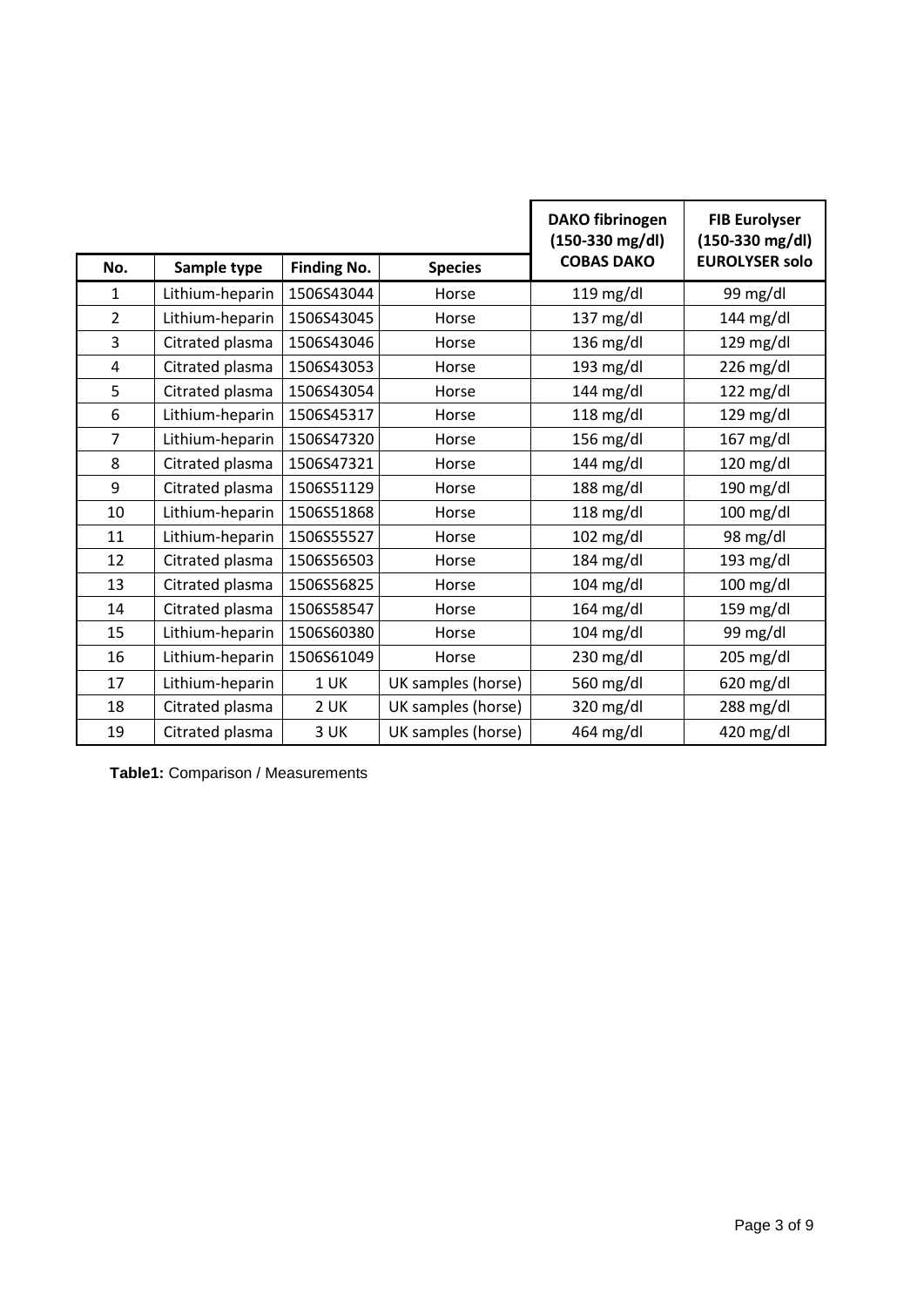

Equine sample correlation:

The result for the correlation between Eurolyser fibrinogen and COBAS/DAKO fibrinogen is the linear regression function y (solo FIB) = 1.0369 x (COBAS DAKO FIB) – 11.239 and a **R² = 0.9683**.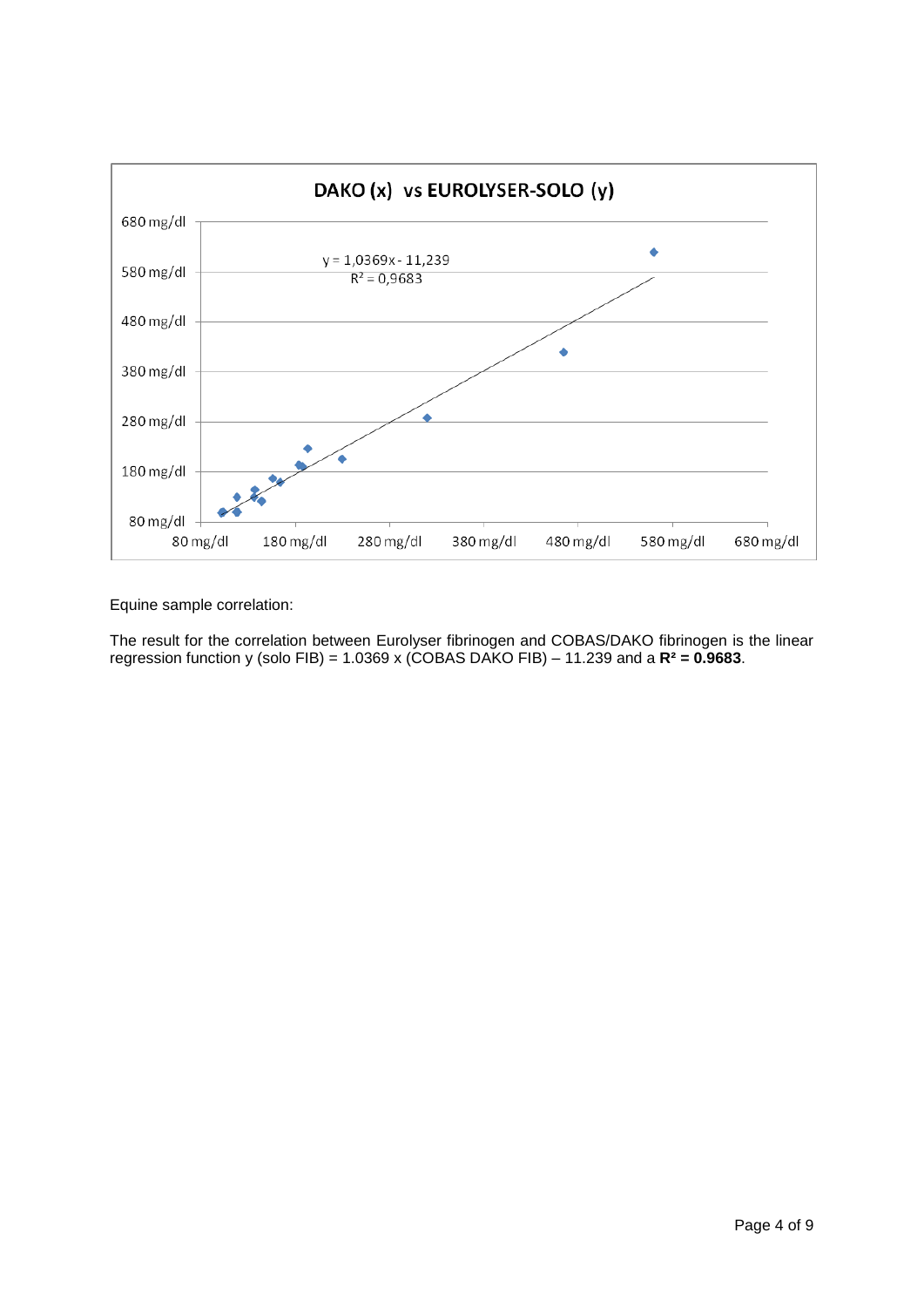### **3. Imprecision "within-run"**

The imprecision "within-run" of Eurolyser's fibrinogen has been obtained through 20 measurements of different levels using a low control and a real patient sample (high).

| <b>No</b>      | Control low (target 340 mg/dl) | Sample 17 (620 mg/dl) |
|----------------|--------------------------------|-----------------------|
| $\mathbf{1}$   | 330 mg/dl                      | $613$ mg/dl           |
| $\overline{2}$ | 329 mg/dl                      | 600 mg/dl             |
| 3              | 344 mg/dl                      | 580 mg/dl             |
| 4              | 330 mg/dl                      | 550 mg/dl             |
| 5              | 349 mg/dl                      | $602$ mg/dl           |
| 6              | 337 mg/dl                      | $610$ mg/dl           |
| $\overline{7}$ | 329 mg/dl                      | 599 mg/dl             |
| 8              | 333 mg/dl                      | 577 mg/dl             |
| 9              | 339 mg/dl                      | 660 mg/dl             |
| 10             | 344 mg/dl                      | 599 mg/dl             |
| 11             | 308 mg/dl                      | 580 mg/dl             |
| 12             | 331 mg/dl                      | 621 mg/dl             |
| 13             | 339 mg/dl                      | 570 mg/dl             |
| 14             | 345 mg/dl                      | $605 \text{ mg/dl}$   |
| 15             | 340 mg/dl                      | 565 mg/dl             |
| 16             | 343 mg/dl                      | 534 mg/dl             |
| 17             | 349 mg/dl                      | 599 mg/dl             |
| 18             | 348 mg/dl                      | 595 mg/dl             |
| 19             | 348 mg/dl                      | 590 mg/dl             |
| 20             | 344 mg/dl                      | 592 mg/dl             |
| mean           | 338 mg/dl                      | 592 mg/dl             |
| Stabwn         | 9.99                           | 26.73                 |
| <b>CV</b>      | 2.96%                          | 4.52%                 |

As degree of the imprecision "within-run", the percentage of the coefficient of variation is:

2.96 % at 338 mg/dl 4.52 % at 592 mg/dl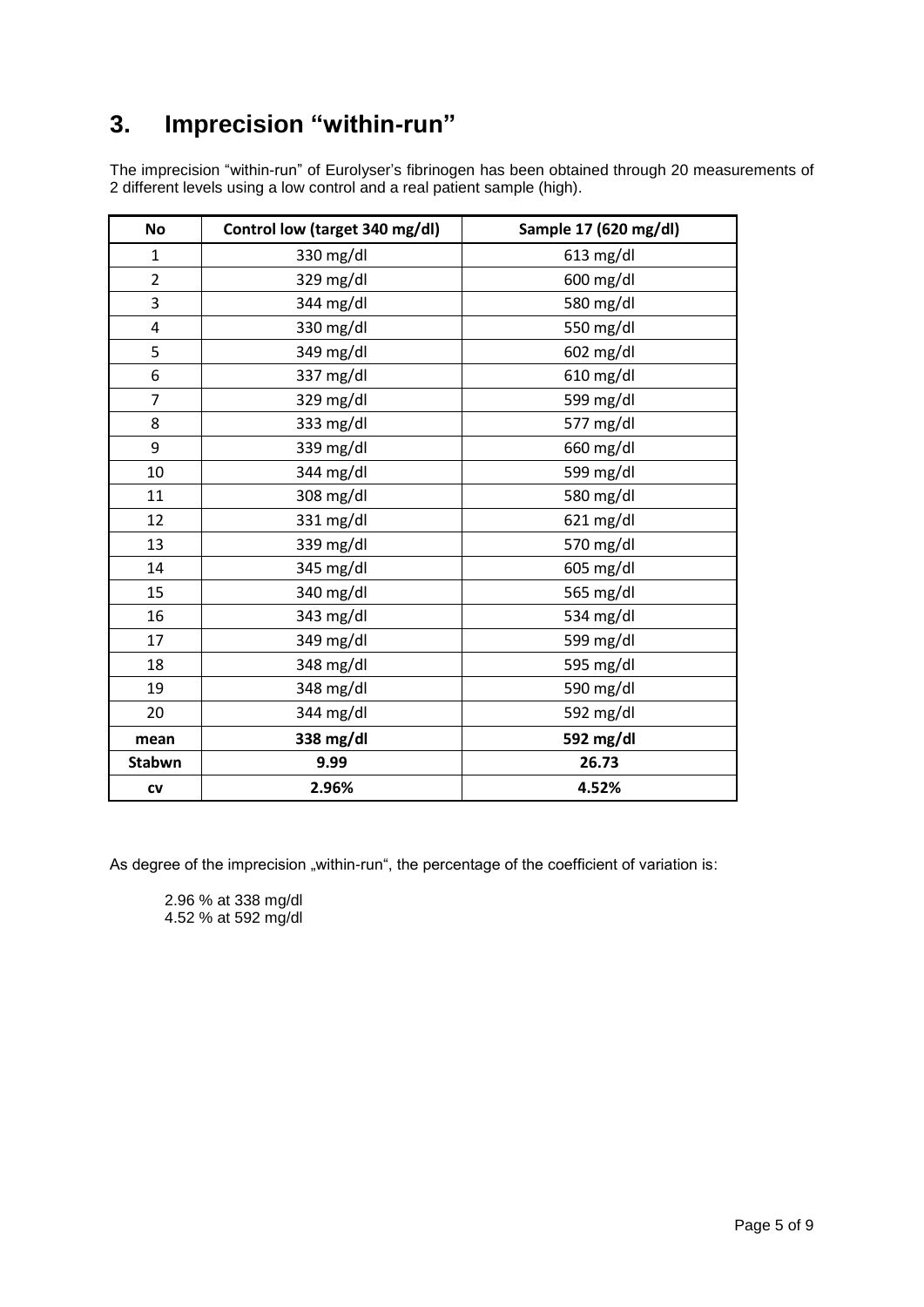## **4. Linearity Study**

A sample with a concentration of 188mg/dl was used to obtain linearity data. The acceptance criteria is a linear regression with a coefficient of determination **R² > 0.9** and a recovery of **90 - 110 %**.

| <b>Sample</b><br>1506S51129 | <b>DAKO</b><br><b>Theoretical value</b> | <b>EUROLYSER</b><br><b>Measured value</b> | <b>Recovery</b> |
|-----------------------------|-----------------------------------------|-------------------------------------------|-----------------|
| Sample volume x1            | $188$ mg/dl                             | $193$ mg/dl                               | 103%            |
| Sample volume x1.50         | 282 mg/dl                               | 255 mg/dl                                 | 90%             |
| Sample volume x2            | 376 mg/dl                               | 399 mg/dl                                 | 106%            |
| Sample volume x2.5          | 470 mg/dl                               | 450 mg/dl                                 | 96%             |
| Sample volume x3            | 564 mg/dl                               | 573 mg/dl                                 | 102%            |
| Sample volume x3.5          | 658 mg/dl                               | 620 mg/dl                                 | 94%             |
| Sample volume x4            | 752 mg/dl                               | 824 mg/dl                                 | 110%            |



The result for the correlation between theoretical and recovered (measured) values for Eurolyser FIB is the linear regression function y (measured) = 1.0625 x (theoretical) – 26.036 and a **R² = 0.9744**.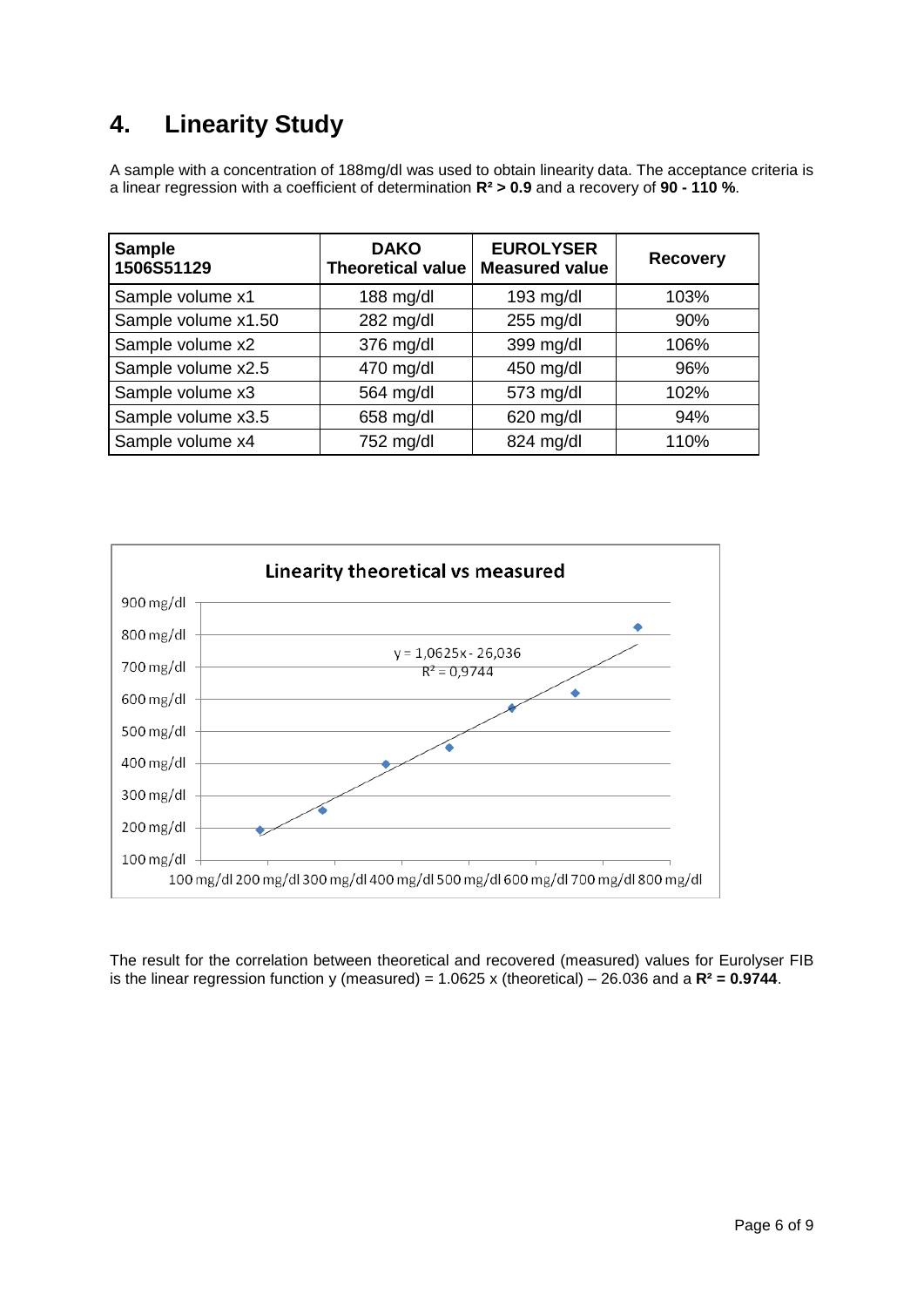### **5. Interferences of the Eurolyser FIB Assay**

#### **5.1 Haemoglobin**

300 µl sample is mixed with 300 µl haemoglobin with concentrations (0, 200, 300, 400, 500, 1000 mg/dl). The mixtures were measured for fibrinogen on the solo analyser.

As shown in the table, haemoglobin has no effect on the immunturbidimetric determination of fibrinogen.

| Haemoglobin mg/dl | Fibrinogen mg/dl | % Variation |
|-------------------|------------------|-------------|
|                   | 222.6            |             |
| 100               | 226.7            | $+1.8$      |
| 200               | 229.8            | $+3.2$      |
| 300               | 227.2            | $+2.1$      |
| 400               | 226.6            | $+1.8$      |
| 500               | 214.4            | $-3.7$      |

#### **5.2 Bilirubin**

300 µl sample is mixed with 300 µl of Bilirubin with concentrations (0, 12, 18, 24, 30, 60 mg/dl). The mixtures were measured for fibrinogen on the solo analyser.

As shown in the table Bilirubin has no effect on the immunoturbidimetric determination of fibrinogen.

| <b>Bilirubin mg/dl</b> | Fibrinogen mg/dl | % Variation |
|------------------------|------------------|-------------|
|                        | 275.3            |             |
| 6                      | 282.1            | $+2.5$      |
| 12                     | 271.9            | $-1.2$      |
| 18                     | 278.0            | $+0.9$      |
| 24                     | 276.9            | $+0.6$      |
| 30                     | 281.2            | $+2.1$      |

#### **5.3 EDTA**

300 µl sample is mixed with 300 µl of EDTA with concentrations (0, 0.6, 1.2, 2.5, 5, 10 mg/ml). The mixtures were measured for fibrinogen on the solo analyser.

As shown in the table EDTA has no effect on the immunoturbidimetric determination of fibrinogen.

| <b>EDTA</b> mg/ml | Fibrinogen mg/dl | % Variation |
|-------------------|------------------|-------------|
|                   | 222.6            |             |
| 0.6               | 210.1            | $-5.6$      |
| 1.2               | 209.0            | $-6.1$      |
| 2.5               | 216.5            | $-2.7$      |
| 5                 | 212.4            | $-4.6$      |
| 10                | 215.2            | $-3.3$      |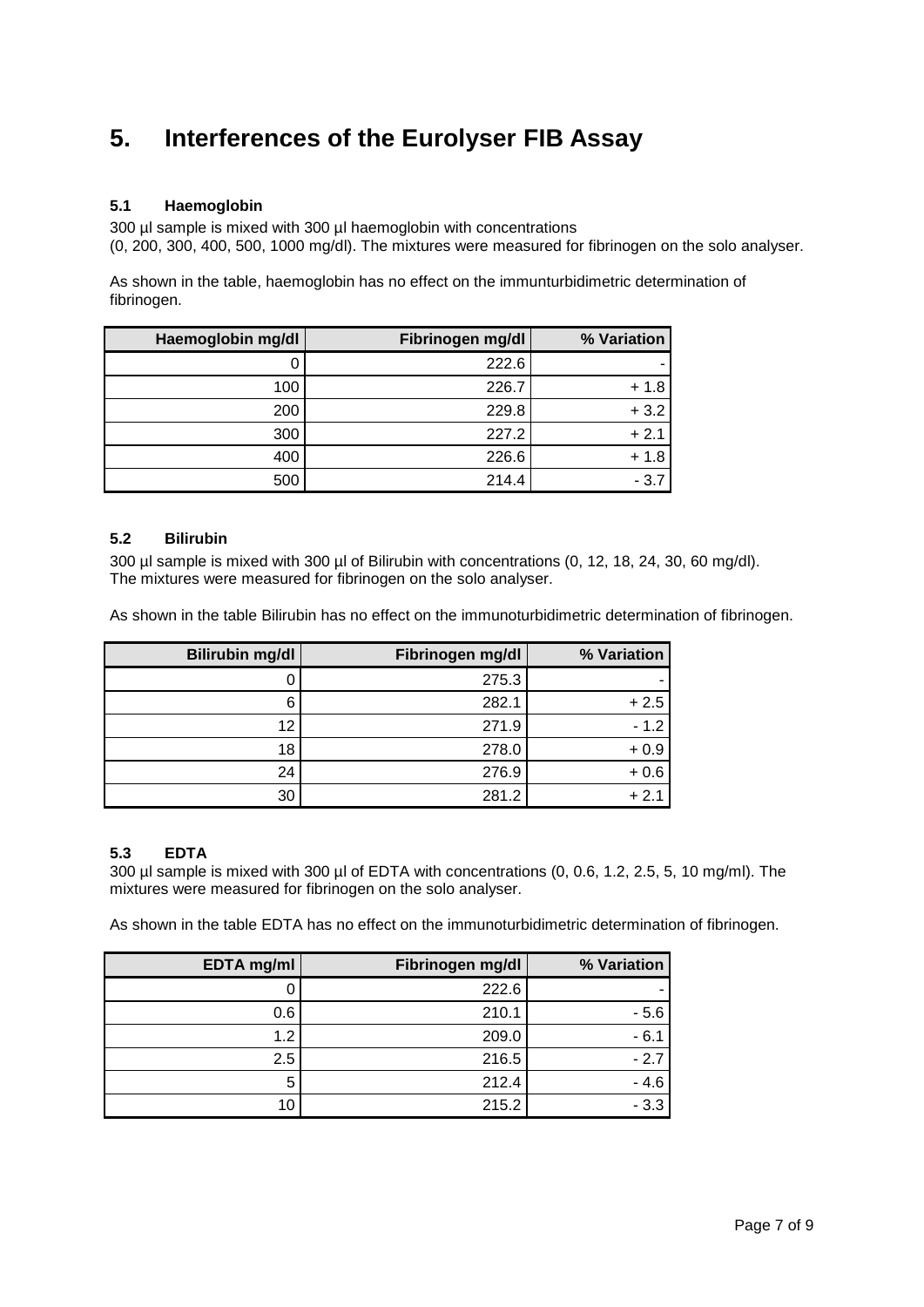#### **5.4 Natrium Citrate**

300 µl sample is mixed with 300 µl of natrium citrate with concentrations (0, 250, 500, 1000, 2000 mg/dl). The mixtures were measured for fibrinogen on the solo analyser.

As shown in the table, natrium citrate has no effect on the immunoturbidimetric determination of fibrinogen.

| Natrium citrate mg/dl | Fibrinogen mg/dl | % Variation |
|-----------------------|------------------|-------------|
|                       | 275.3            |             |
| 125                   | 281.2            | $+2.1$      |
| 250                   | 276.8            | $+0.5$      |
| 500                   | 261.5            | $-5.0$      |
| 1000                  | 277.3            |             |

### **5.5 Triglyceride**

300 µl sample is mixed with 300 µl of triglyceride with concentrations (0, 156, 312, 625, 1250, 2500, 5000 mg/dl). The mixtures were measured for fibrinogen on the solo analyser.

As shown in the table, triglyceride has no effect on the immunoturbidimetric determination of fibrinogen.

| Triglyceride mg/dl | FIB mg/dl | % Variation |
|--------------------|-----------|-------------|
| O                  | 275.3     |             |
| 78                 | 270.5     | $-1.7$      |
| 156                | 285.6     | $+3.7$      |
| 312                | 280.1     | $+1.7$      |
| 625                | 284.5     | $+3.3$      |
| 1250               | 293.5     | $+6.6$      |
| 2500               | 267.0     | $-3.0$      |

### **6. Prozone Effect**

The prozone effect was tested using a patient sample with known values and measuring the absorption of the solo photometer for several multiplied sample volumes.

| Sample<br>volume | Lithium heparin<br>Conc (theoretical) | <b>Equine</b><br>mAbs SOLO |
|------------------|---------------------------------------|----------------------------|
| $5\mu$           | $205 \text{ mg/dl}$                   | 180 mAbs                   |
| $10 \mu$         | $410$ mg/dl                           | 240 mAbs                   |
| $15 \mu$         | $615$ mg/dl                           | 275 mAbs                   |
| $20 \mu$         | 820 mg/dl                             | 300 mAbs                   |
| $25 \mu$         | 1025 mg/dl                            | 320 mAbs                   |
| $30 \mu$         | 1230 mg/dl                            | 325 mAbs                   |
| $35 \mu$         | 1435 mg/dl                            | 320 mAbs                   |
| $40 \mu$         | 1640 mg/dl                            | 315 mAbs                   |